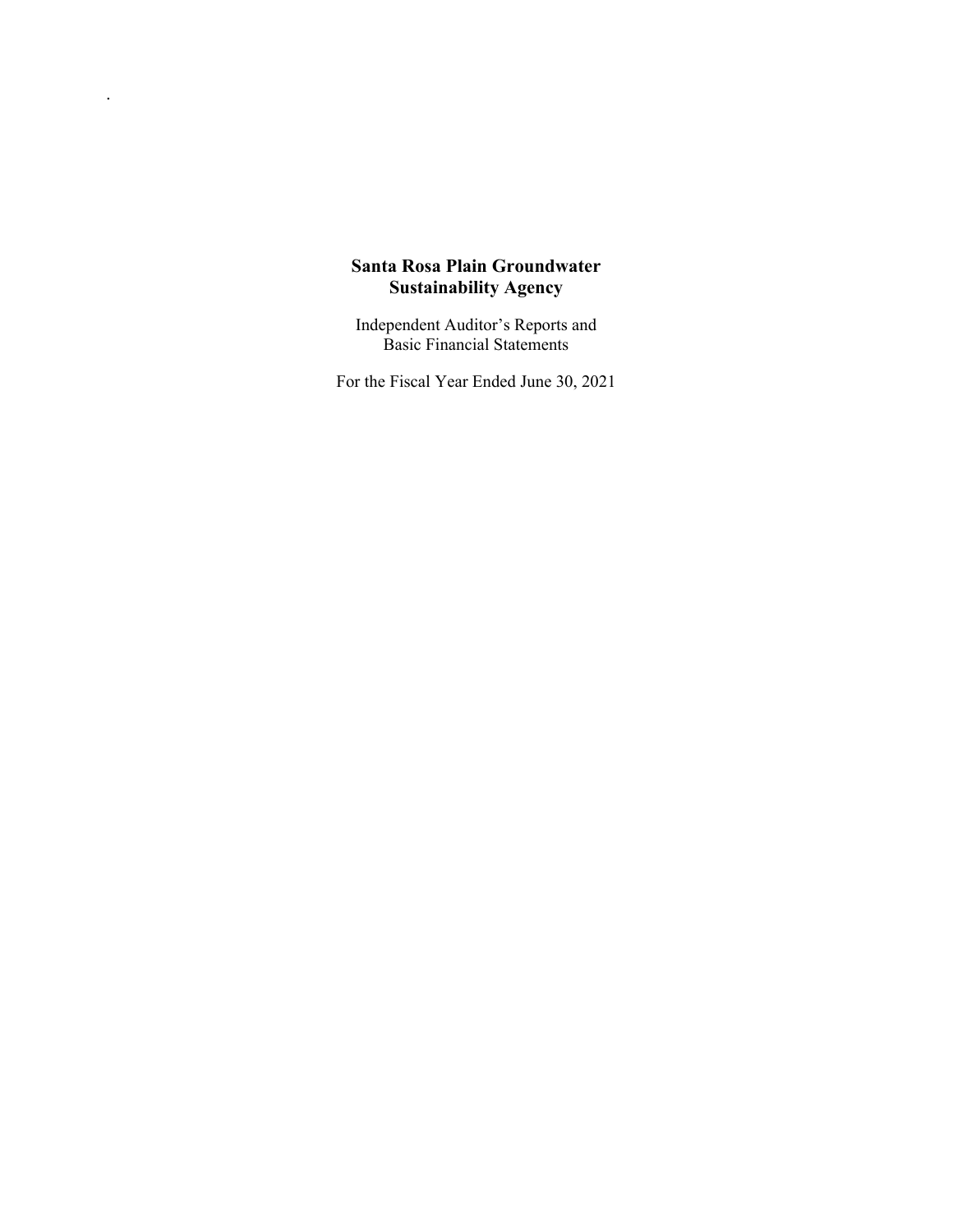# **Santa Rosa Plain Groundwater Sustainability Agency For the Fiscal Year Ended June 30, 2021**

# **Table of Contents**

# **Page**

| <b>Basic Financial Statements:</b>                                        |  |
|---------------------------------------------------------------------------|--|
|                                                                           |  |
|                                                                           |  |
|                                                                           |  |
|                                                                           |  |
| Compliance:                                                               |  |
| Report on Internal Control Over Financial Reporting and on Compliance and |  |
| Other Matters Based on an Audit of Financial Statements Performed in      |  |
|                                                                           |  |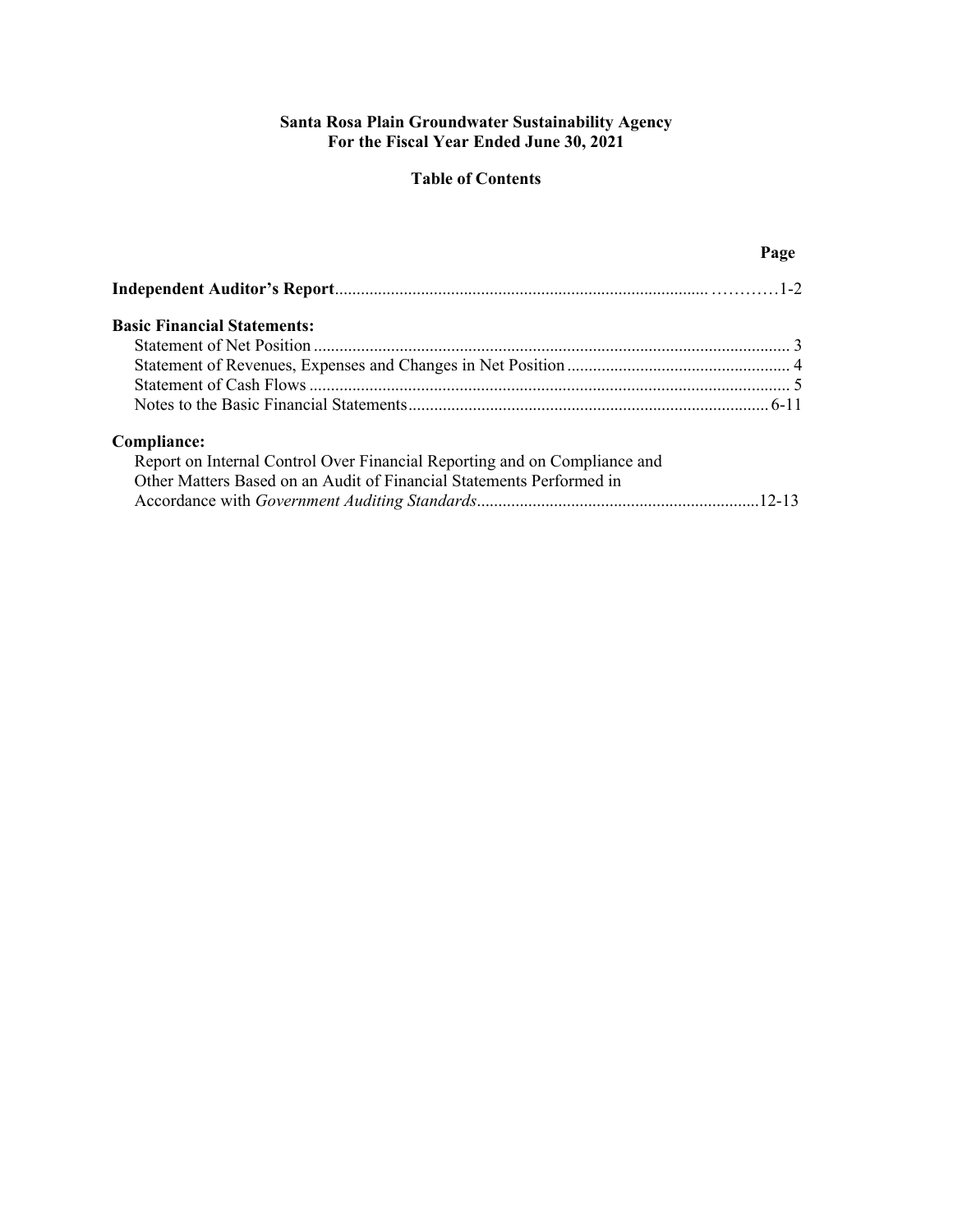

3562 Round Barn Circle, Suite 200 Santa Rosa, CA 95403 (707) 542‐3343 **Office** (707) 527‐5608 **Fax** [pbllp.com](https://pbllp.com)

# **Independent Auditor's Report**

 Board of Directors Santa Rosa Plain Groundwater Sustainability Agency Santa Rosa, California

# **Report on the Financial Statements**

 We have audited the accompanying financial statements of the Santa Rosa Plain Groundwater Sustainability Agency (the GSA), as of and for the year ended June 30, 2021, and the related notes to the financial statements, which collectively comprise the GSA's basic financial statements as listed in the table of contents.

# *Management's Responsibility for the Financial Statements*

 Management is responsible for the preparation and fair presentation of these financial statements in accordance with accounting principles generally accepted in the United States of America. This includes the design, implementation, and maintenance of internal control relevant to the preparation and fair presentation of financial statements that are free from material misstatement, whether due to fraud or error.

# *Auditor's Responsibility*

 Our responsibility is to express an opinion on these financial statements based on our audit. We conducted our audit in accordance with auditing standards generally accepted in the United States of  America and standards applicable to financial audits contained in *Government Auditing Standards*, issued by the Comptroller General of the United States. Those standards require that we plan and perform the audit to obtain reasonable assurance about whether the financial statements are free from material misstatement.

 An audit involves performing procedures to obtain audit evidence about the amounts and disclosures in the financial statements. The procedures selected depend on the auditor's judgment, including the assessment of the risks of material misstatement of the financial statements, whether due to fraud or error. In making those risk assessments, the auditor considers internal control relevant to the entity's preparation and fair presentation of the financial statements in order to design audit procedures that are appropriate in the circumstances, but not for the purpose of expressing an opinion on the effectiveness of the entity's internal control. Accordingly, we express no such opinion. An audit also includes evaluating the appropriateness of accounting policies used and the reasonableness of significant accounting estimates made by management, as well as evaluating the overall presentation of the financial statements.

 We believe that the audit evidence we have obtained is sufficient and appropriate to provide a basis for our audit opinion.



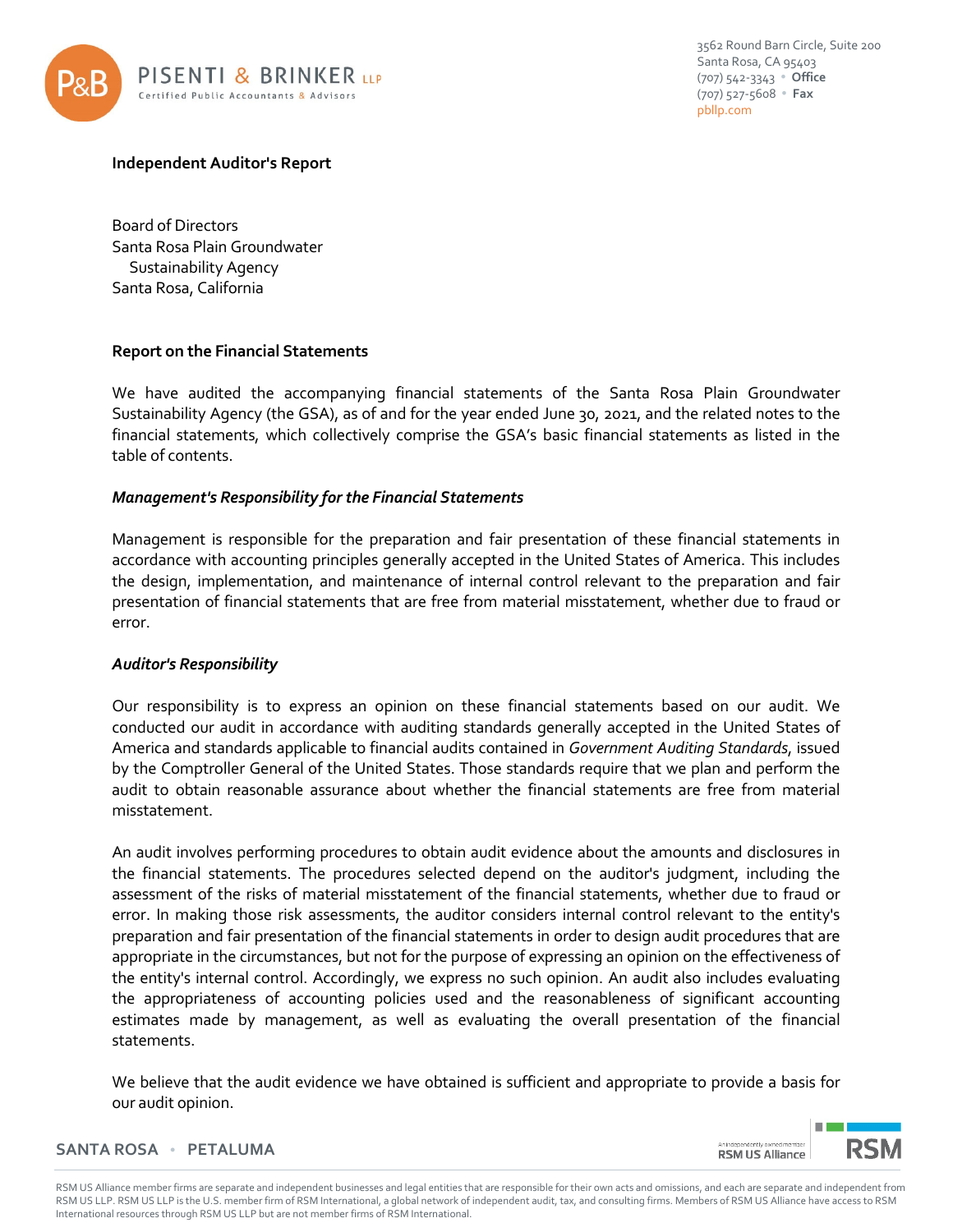# **Independent Auditor's Report** (continued)

# *Opinion*

 In our opinion, the financial statements referred to above present fairly, in all material respects, the respective financial position of the Santa Rosa Plain Groundwater Sustainability Agency as of June 30, 2021, and the respective changes in net position and cash flows for the year then ended in accordance with accounting principles generally accepted in the United States of America.

# *Other Matter*

 Management has omitted management's discussion and analysis that accounting principles generally accepted in the United States of America require to be presented to supplement the basic financial statements. Such missing information, although not a part of the basic financial statements, is required by the Governmental Accounting Standards Board who considers it to be an essential part of financial reporting for placing the basic financial statements in an appropriate operational, economic, or historical context. Our opinion on the financial statements is not affected by this missing information.

# **Other Reporting Required by** *Government Auditing Standards*

  In accordance with *Government Auditing Standards*, we have also issued our report dated March 8, 2022, on our consideration of the GSA's internal control over financial reporting and our tests of its compliance with certain provisions of laws, regulations, contracts, grant agreements, and other matters. The purpose of that report is to describe the scope of our testing of internal control over financial reporting and compliance and the results of that testing, and not to provide an opinion on the effectiveness of the GSA's internal control over financial reporting or on compliance. That report is an integral part of an audit  performed in accordance with *Government Auditing Standards* in considering the GSA's internal control over financial reporting and compliance.

Piente a Brinke LLP

 Santa Rosa, California March 8, 2022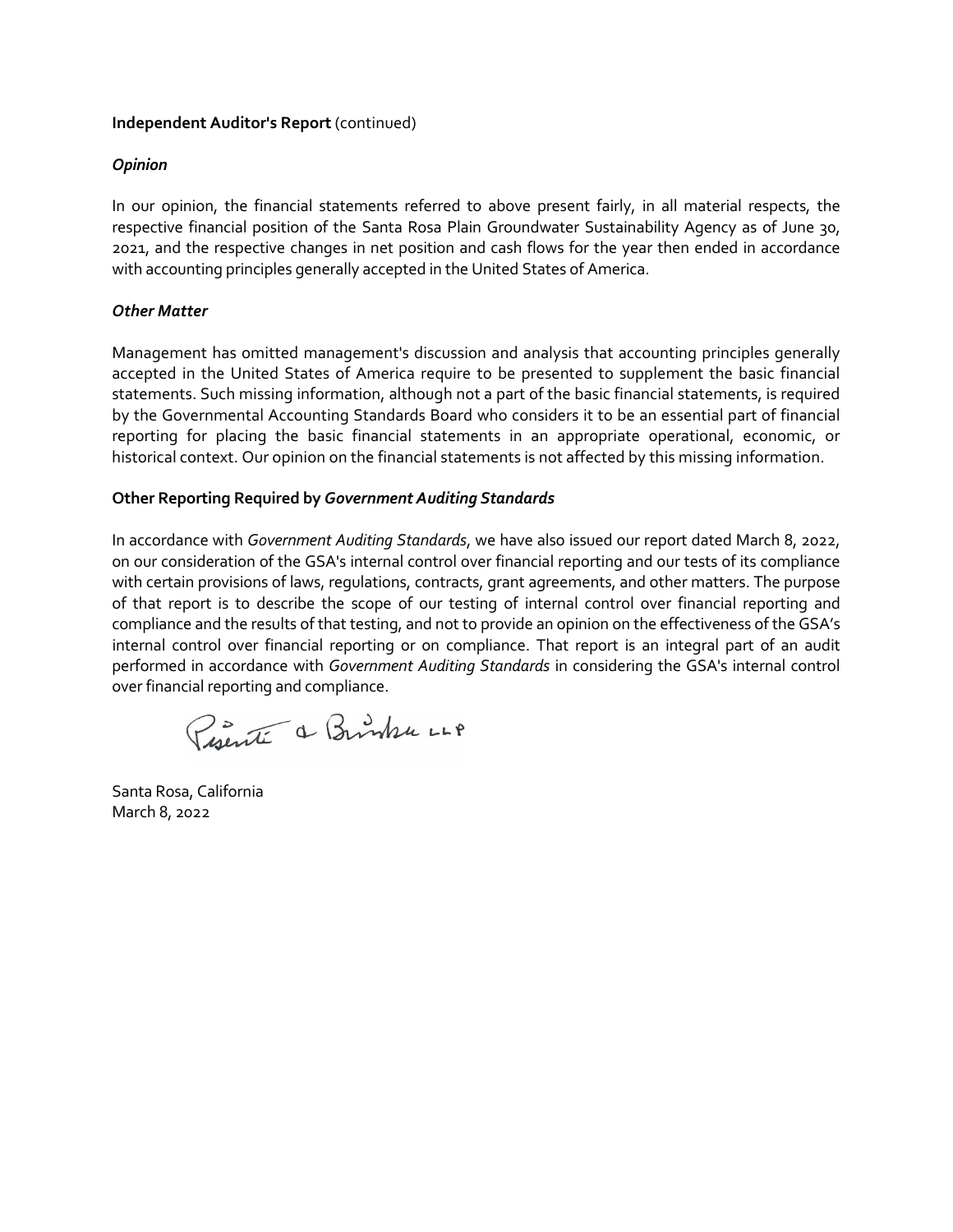# <span id="page-4-0"></span>**Santa Rosa Plain Groundwater Sustainability Agency Statement of Net Position June 30, 2021**

| Assets:                             |               |
|-------------------------------------|---------------|
| Current assets:                     |               |
| Cash and investments                | \$<br>214,963 |
| Accounts receivable                 | 359,350       |
| Total current assets                | 574,313       |
| Total assets                        | 574,313       |
| Liabilities:<br>Current liabilities |               |
|                                     |               |
| Accounts payable                    | 525,486       |
| Total current liabilities           | 525,486       |
| Total liabilities                   | 525,486       |
| <b>Net position:</b>                |               |
| Unrestricted                        | 48,827        |
| Total net position                  | \$<br>48,827  |

The notes to the basic financial statements are an integral part of this statement.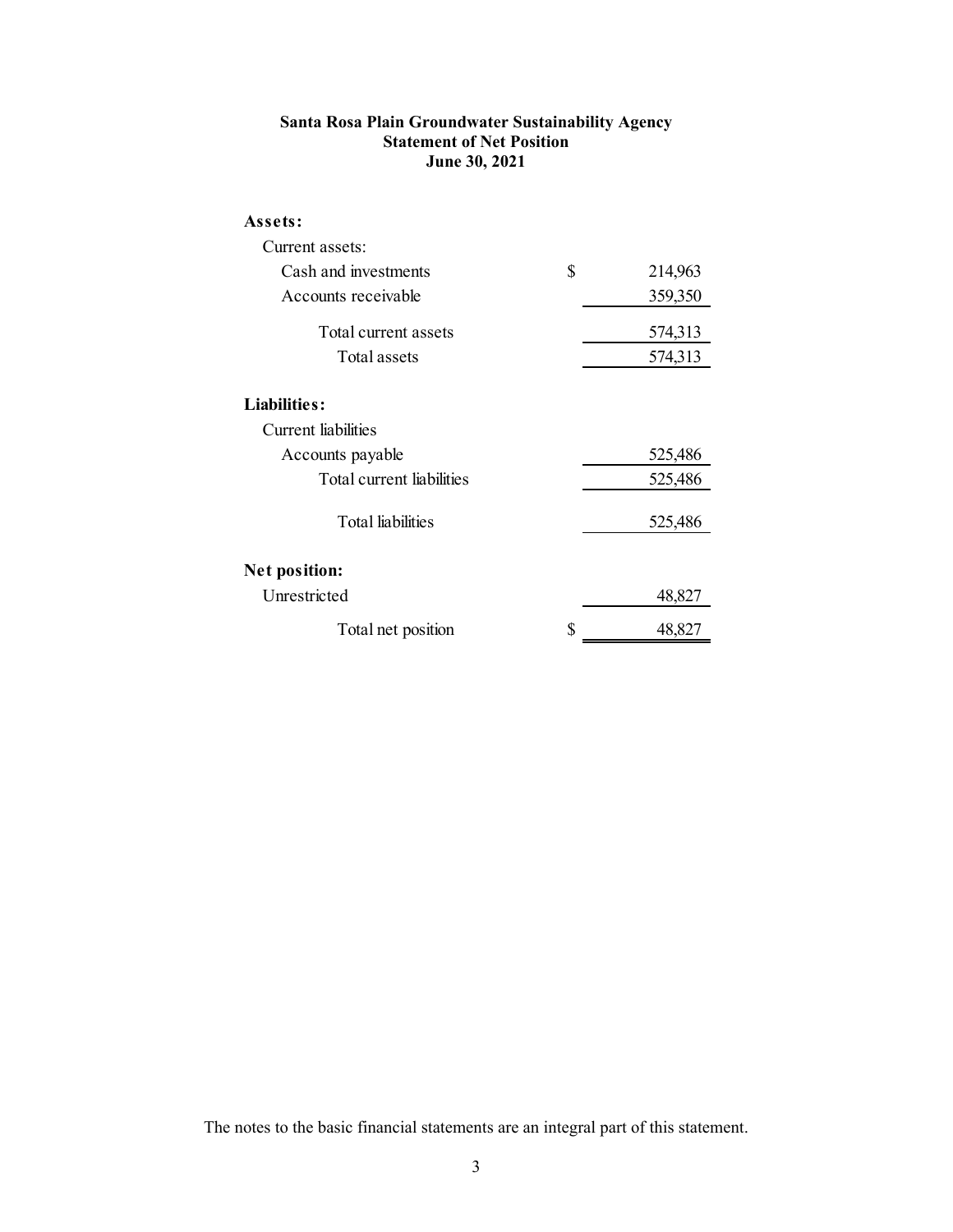# **Santa Rosa Plain Groundwater Sustainability Agency Statement of Revenues, Expenses, and Changes in Net Position For the Fiscal Year Ended June 30, 2021**

| <b>Operating revenues:</b>      |               |
|---------------------------------|---------------|
| Groundwater sustainability fees | \$<br>109,313 |
| Alternative Plan contributions  | 240,000       |
| Total operating revenues        | 349,313       |
| <b>Operating expenses:</b>      |               |
| Services and supplies           | 797,532       |
| Total operating expenses        | 797,532       |
| Operating loss                  | (448,219)     |
| Nonoperating revenues:          |               |
| Investment earnings             | 937           |
| Intergovernmental revenue       | 492,936       |
| Total nonoperating revenues     | 493,873       |
| Change in net position          | 45,654        |
| Net position, beginning of year | 3,173         |
| Net position, end of year       | \$<br>48,827  |

The notes to the basic financial statements are an integral part of this statement.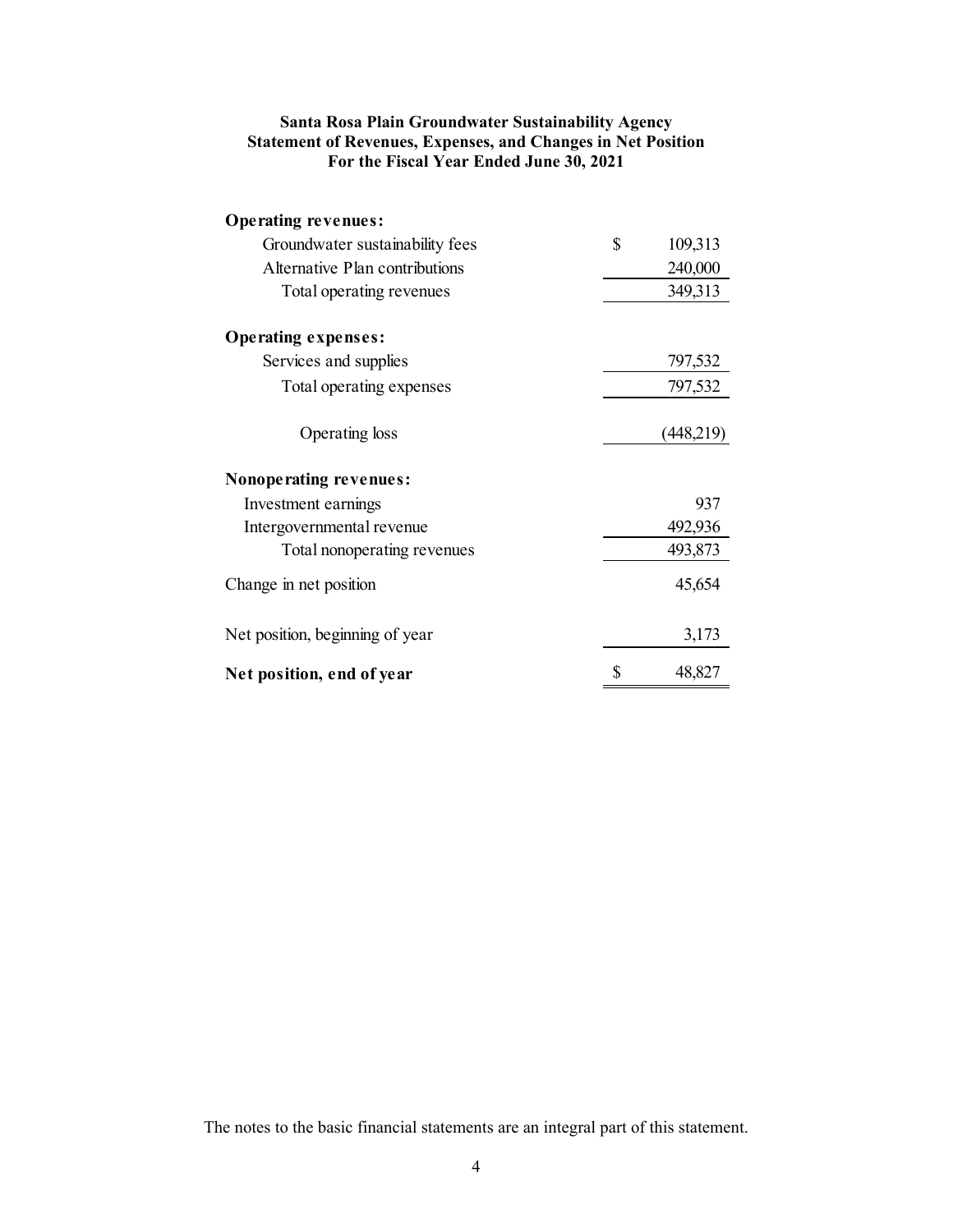# **Santa Rosa Plain Groundwater Sustainability Agency Statement of Cash Flows For the Fiscal Year Ended June 30, 2021**

| Cash flows from operating activities                |                  |
|-----------------------------------------------------|------------------|
| Receipts of user fees and contributions             | \$<br>349,313    |
| Payments to suppliers                               | (961,000)        |
| Net cash used by operating activities               | (611, 687)       |
| Cash flows from noncapital financing activities     |                  |
| Intergovernmental receipts                          | 393,435          |
| Cash flows from investing activities                |                  |
| Interest received                                   | 937              |
| Net decrease in cash and cash equivalents           | (217,315)        |
| Cash and cash equivalents, beginning of the year    | 432,278          |
| Cash and cash equivalents, end of the year          | \$<br>214,963    |
| Reconciliation of operating loss to net cash        |                  |
| provided by operating activities:                   |                  |
| Operating loss                                      | \$<br>(448,219)  |
| Adjustments to reconcile operating loss to net cash |                  |
| used by operating activities:                       |                  |
| Increase in accounts payable                        | (163, 468)       |
| Net cash used in operating activities               | \$<br>(611, 687) |

The notes to the basic financial statements are an integral part of this statement.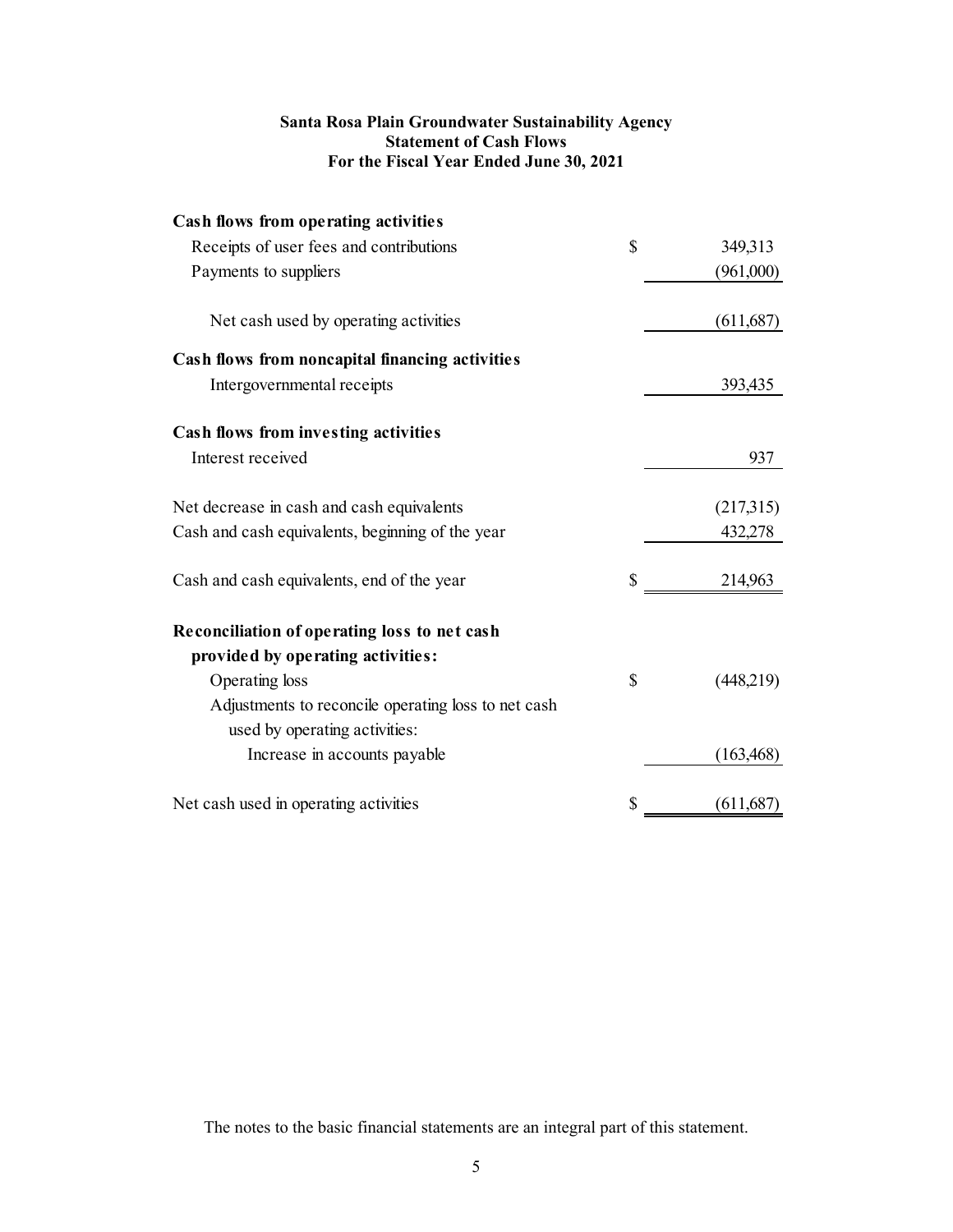# **Note A. Summary of Significant Accounting Policies**

#### *Reporting Entity*

The Santa Rosa Plain Groundwater Sustainability Agency (the Agency) was formed in June 2017 by a joint exercise of powers agreement (JPA) among the Sonoma and Gold Ridge Resource Conservation Districts; the cities of Cotati, Rohnert Park and Santa Rosa; the Town of Windsor; the County of Sonoma (the County), and the Sonoma County Water Agency (Sonoma Water). In addition, the Independent Water Providers (comprised of mutual water companies and independently owned utilities) participate in the JPA through a Memorandum of Agreement. The Independent Water Providers collectively have a seat on the Agency's Board of Directors. The City of Sebastopol was admitted as a new JPA member in August 2019.

The Agency was formed to cooperatively carry out the requirements of the Sustainable Groundwater Management Act (SGMA), including serving as Groundwater Sustainability Agency (GSA) for the Santa Rosa Plain Groundwater Basin.

The Santa Rosa Plain Groundwater Basin was designated in Department of Water Resources Bulletin No. 118 as a medium priority basin. However, in 2019, the basin was reprioritized as high priority. For all medium and high priority basins, the SGMA requires the designation of a GSA for the purpose of achieving groundwater sustainability through the adoption and implementation of a Groundwater Sustainability Plan (GSP). The SGMA requires the formation of GSAs by June 30, 2017, and the adoption of GSPs by January 31, 2022.

The Agency is governed by a Board of Directors, with one Director from each of the nine member agencies and a Director representing the Independent Water Providers. In addition, the Agency has an advisory committee consisting of representatives from each member agency, and representatives from the local agricultural community, rural residential well owners, the local business community, environmental interests, the Federated Indians of Graton Rancheria, and the community at large. The Agency's operations are funded by groundwater sustainability fees payable by groundwater extractors.

During the fiscal year ended June 30, 2021, the Gold Ridge Resource Conservation District provided fiscal management services for the Agency; West Yost Associates provided administrative and management services; Sonoma Water provided grant application, grant management, outreach, communication, and technical services; the Collaboration and Consensus Program (College of Continuing Education, California State University, Sacramento) provided facilitation services.

#### *Measurement Focus, Basis of Accounting, and Financial Statement Presentation*

The financial statements are reported using economic resources measurement focus and the accrual basis of accounting. All assets and all liabilities (whether current or noncurrent) associated with Agency operations are included on the statement of net position. Revenues are recorded when earned and expenses are recorded when a liability is incurred, regardless of the timing of the cash flows.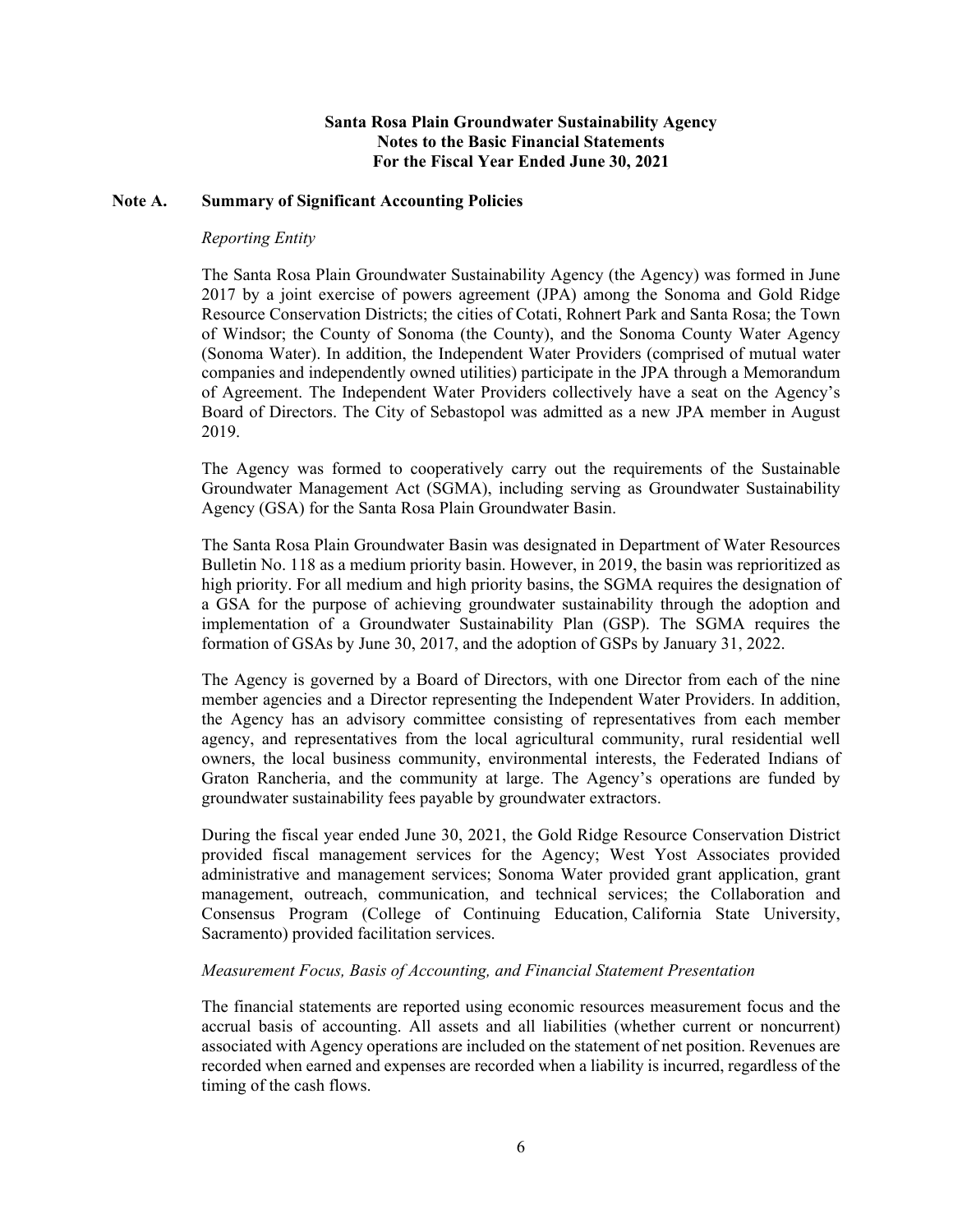# **Note A. Summary of Significant Accounting Policies** (continued)

#### *Measurement Focus, Basis of Accounting, and Financial Statement Presentation (continued)*

The Agency's Enterprise Fund financial statements report business-type activities financed in whole or in part by groundwater sustainability fees. Enterprise Funds account for operations that are financed and operated in a manner similar to private business enterprises – where the intent of the governing body is that the costs (expenses, including depreciation) of providing goods or services to the general public on a continuing basis be financed or recovered primarily through user charges such as groundwater sustainability fees.

Operating revenues and expenses are distinguished from non-operating items in the statement of revenues, expenses and changes in net position. Operating revenues, such as member fees, result from exchange transactions associated with the principal activity of the fund. Exchange transactions are those in which each party receives and gives up essentially equal value. Nonoperating revenues, such as investment earnings and grant revenues, result from non-exchange transactions or ancillary activities. Operating expenses for enterprise funds include services and supplies. All expenses not falling within these categories are reported as non-operating expenses.

#### *Cash and Investments*

For purpose of the statement of cash flows, the Agency has defined cash equivalents to include investments within the County of Sonoma treasury pool that are not restricted as to use. The Agency applies the provisions of the Government Accounting Standards Board (GASB) Statement No. 31, *Accounting and Financial Reporting for Certain Investments and External Investment Pools*, which require governmental entities, including governmental external investment pools, to report certain investments at fair value on the balance sheet and recognize the corresponding change in the fair value of investments in the year in which the change occurred.

### *Net Position Components*

Net position consists of the following three components:

Net investment in capital assets (if any) - This component of net position consists of capital assets net of accumulated depreciation and reduced by the outstanding balances of any bonds, mortgages, notes, or other borrowings that are attributable to the acquisition, construction, or improvement of those assets.

Restricted net position (if any) - This component of net position consists of net position with externally imposed limits on its use.

Unrestricted net position - This component of net position consists of all net position that does not meet the definition of net investment in capital assets or restricted net position.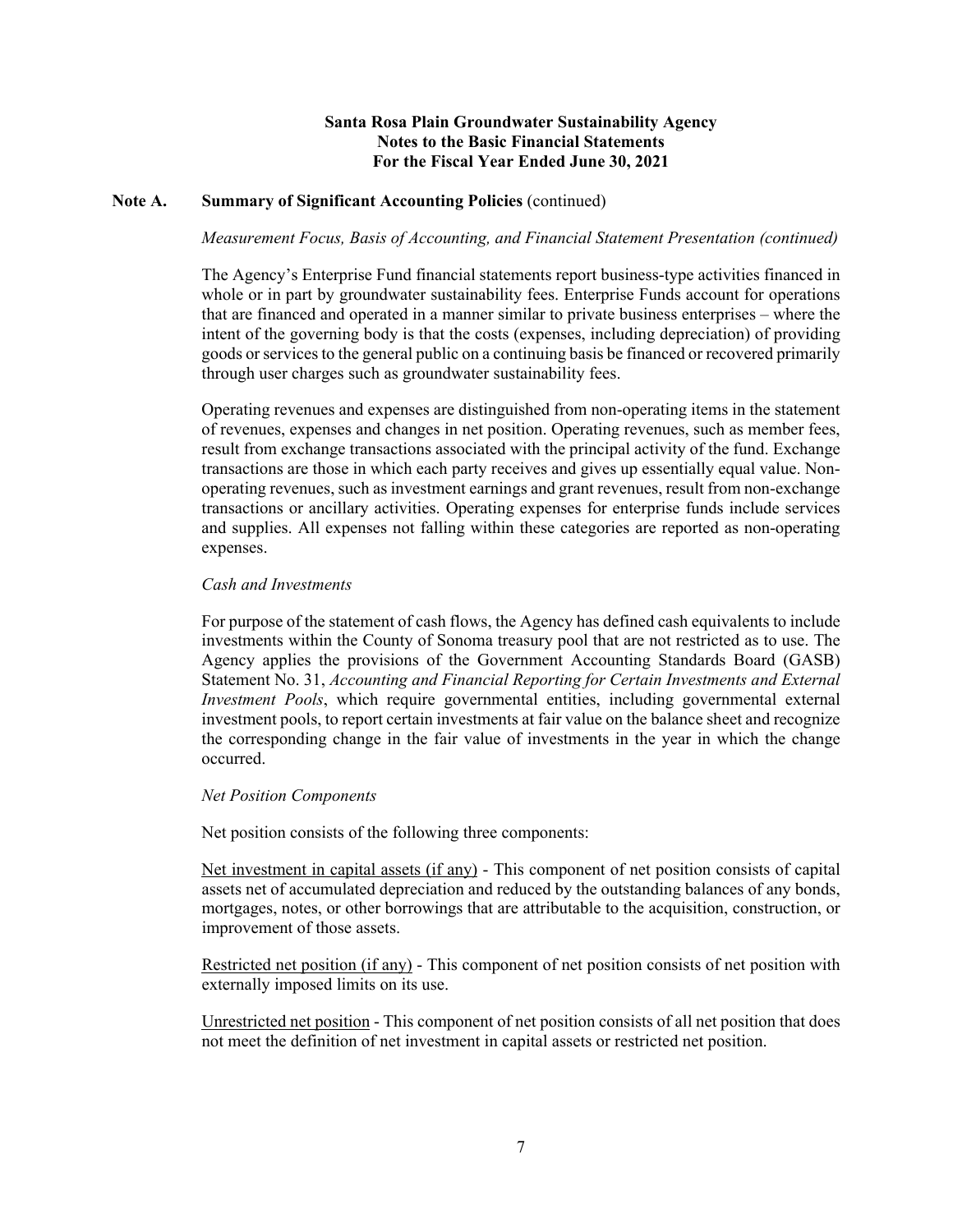### **Note A. Summary of Significant Accounting Policies** (continued)

#### *Groundwater Sustainability Fees and Alternative Plan Contributions*

The 2017 joint powers agreement established member fees for the fiscal years ending June 30, 2018 and June 30, 2019.

Beginning July 2019, the Agency is funded by a groundwater sustainability fee based on the volume of groundwater pumped annually. In June 2019, the Board of Directors approved the Alternative Plan, under which only municipal water and other service providers pay the groundwater sustainability fee through the fiscal year ended June 30, 2022. To cover the costs of all groundwater users except municipal pumpers, the County of Sonoma and Sonoma Water contribute a combined annual total of up to \$240,000 annually.

#### *Intergovernmental Revenue*

Intergovernmental Revenue consists of a grant from the State of California. Revenue is recognized based on the terms of the grant agreement.

#### *Use of Estimates*

The preparation of financial statements in conformity with accounting principles generally accepted in the United States of America requires management to make estimates and assumptions that affect certain reported amounts and disclosures. Actual results could differ from those estimates.

### **Note B. Cash and Investments**

The Agency follows the County's practice of pooling cash and investments with the County Treasurer. Cash is pooled with the Sonoma County Treasurer, who acts as a disbursing agent for the Agency. Interest earned on investments pooled with the County is allocated quarterly to the appropriate fund based on its respective average daily balance for that quarter. The Investment Oversight Committee has regulatory oversight for all monies deposited into the Treasury Pool. The fair value of the Agency's investment in this pool is reported in the accompanying financial statements at amounts based upon the Agency's prorated share of the fair value provided by the Treasury Pool for the entire Treasury Pool portfolio (in relation to the amortized cost of that portfolio). The balance available for withdrawal is based on accounting records maintained by the Treasury Pool, which are recorded on an amortized cost basis.

Amortized cost: \$215,027

Fair value: \$214,963

The Agency's fair value of the cash investment with the Treasurer is \$64 less than the amortized cost of those investments.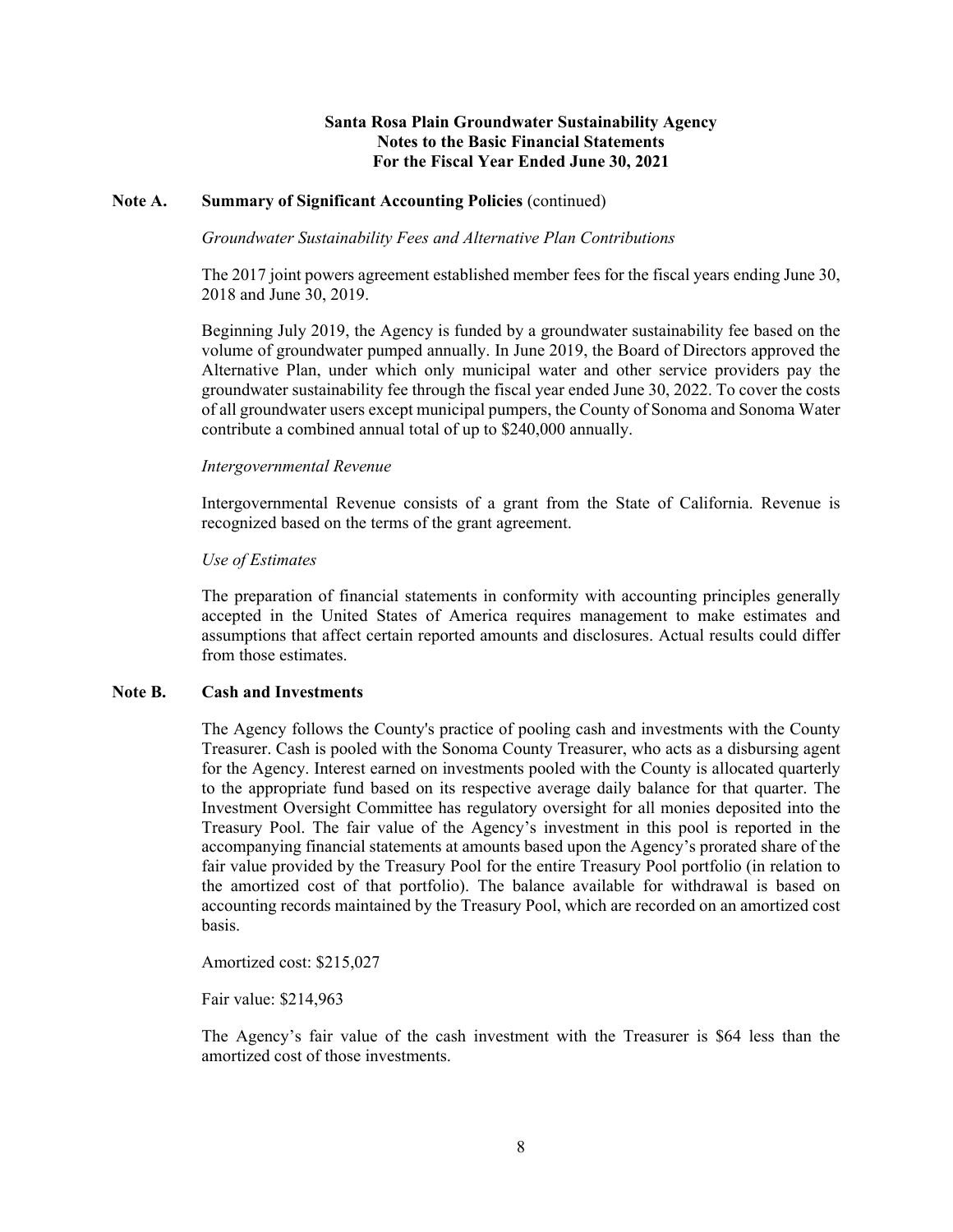### **Note B. Cash and Investments** (continued)

#### *Investment Guidelines*

The Agency's pooled cash and investments are invested pursuant to investment policy guidelines established by the Treasurer and approved by the Board of Supervisors. The objectives of the policy are, in order of priority: safety of capital, liquidity and maximum rate of return. The policy addresses the soundness of financial institutions in which the County will deposit funds, types of investment instruments as permitted by the California Government Code 53601, and the percentage of the portfolio that may be invested in certain instruments with longer terms to maturity.

A copy of the Treasury Pool investment policy is available upon request from the Sonoma County Treasurer at 585 Fiscal Drive, Suite 100, Santa Rosa, California, 95403-2871.

#### *Interest Rate Risk*

Interest rate risk is the risk that changes in market interest rates will adversely affect the fair value of an investment. Generally, the longer the maturity of an investment, the greater the sensitivity of its fair value is to changes in market interest rates. As a means of limiting its exposure to fair value losses arising from rising interest rates, one of the ways that the Treasury Pool manages its exposure to interest rate risk is by purchasing a combination of shorter term and longer term investments and by timing cash flows from maturities so that a portion of the portfolio is maturing or coming close to maturing evenly over time as necessary to provide the cash flow and liquidity needed for operations.

As of June 30, 2021, approximately 31% of the securities in the Treasury pool had maturities of one year or less. Of the remainder, less than 1% had a maturity of more than five years.

### *Custodial Credit Risk*

The custodial credit risk for investments is the risk that, in the event of the failure of the counterparty to a transaction, a government will not be able to recover the value of its investment or collateral securities that are in the possession of another party. Custodial credit risk does not apply to a local government's indirect investment in securities through the use of government investment pools (such as the Treasury Pool).

#### *Concentration of Credit Risk*

The investment policy of the County contains no limitations on the amount that can be invested in any one issuer beyond that stipulated by the California Government Code. For a listing of investments in any one issuer (other than U.S. Treasury securities, mutual funds, or external investment pools) that represent 5% or more of total County investments, refer to the 2020- 2021 Sonoma County Annual Comprehensive Financial Report.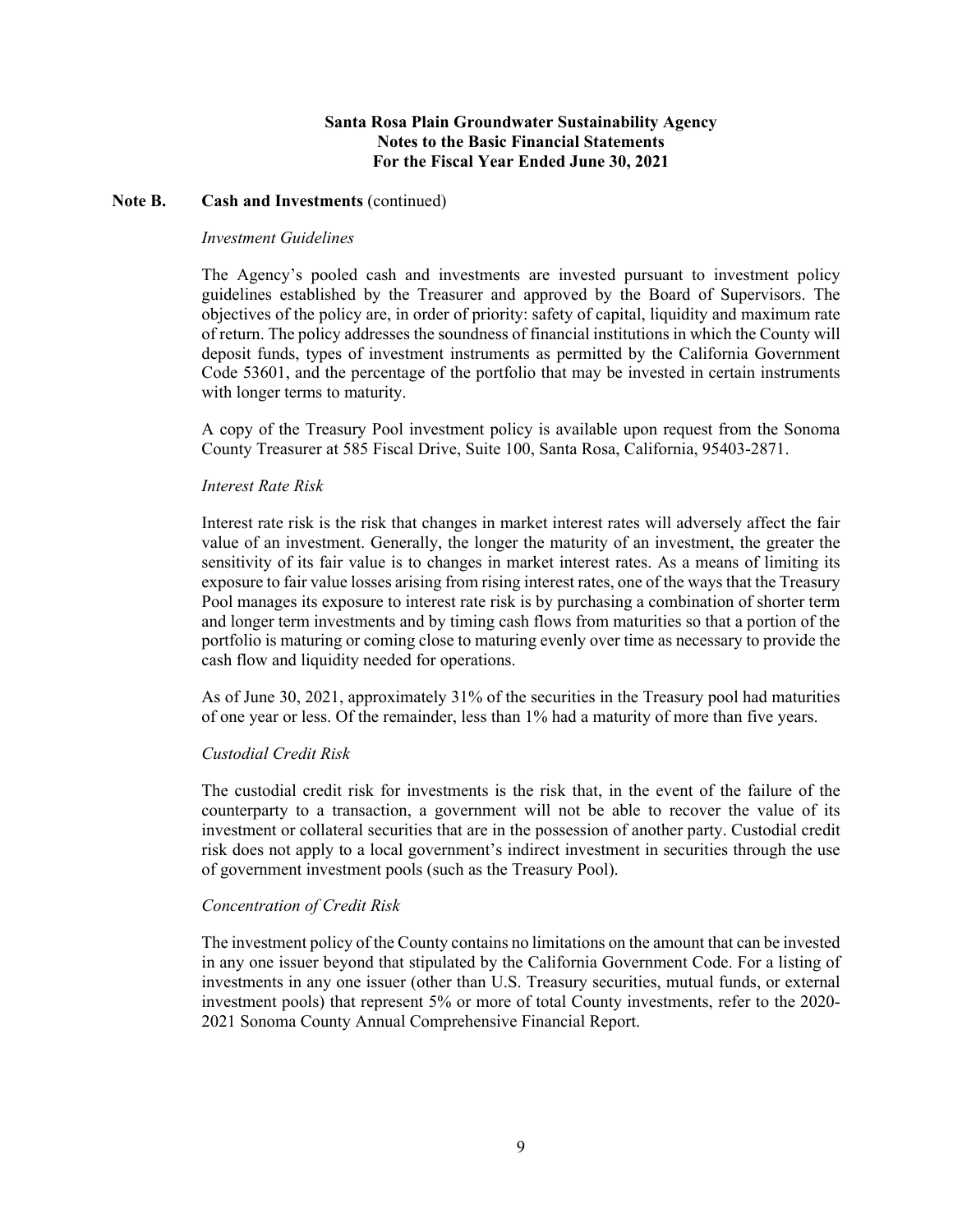#### **Note C. Accounts Receivable**

As of June 30, 2021, the Agency has \$359,350 in accounts receivable related to grant funding from the State of California. The Agency has not recorded an allowance for uncollectible receivables as it deems all receivables as fully collectible.

#### **Note D. Groundwater Sustainability Fees and Alternative Plan Contributions**

Groundwater sustainability fees and Alternative Plan contributions for the year ending June 30, 2021 were as follows:

|                      | <b>Groundwater</b><br><b>Sustainability</b> |                                                       |         |              |
|----------------------|---------------------------------------------|-------------------------------------------------------|---------|--------------|
| Agency               | Fees                                        | <b>Alternative Plan</b><br><b>Contributions</b><br>-8 |         | <b>Total</b> |
| City of Cotati       | \$<br>5,252                                 |                                                       |         | \$<br>5,252  |
| City of Rohnert Park | 32,089                                      |                                                       |         | 32,089       |
| City of Santa Rosa   | 31,800                                      |                                                       |         | 31,800       |
| Town of Windsor      | 995                                         |                                                       |         | 995          |
| City of Sebastopol   | 39,177                                      |                                                       |         | 39,177       |
| County of Sonoma     |                                             |                                                       | 200,000 | 200,000      |
| Sonoma Water         |                                             |                                                       | 40,000  | 40,000       |
|                      |                                             |                                                       |         |              |
| Total                | \$<br>109,313                               | <sup>\$</sup>                                         | 240,000 | \$349,313    |

# **Note E. Risk Management**

The Agency is exposed to various risks for which the Agency carries insurance coverage for general liability, auto liability, and crime. Primary insurance is provided by Golden State Risk Management Authority and excess insurance is provided by California State Association of Counties Excess Insurance Authority (CSAC-EIA) and the National Union Fire Insurance Company of Pittsburgh. Total coverage limits are \$250,000 for auto liability and general liability with \$0 deductible. Coverage limits for crime are \$10,000,000 per occurrence with an additional \$5,000,000 per occurrence over \$10,000,000 with a \$25,000 deductible.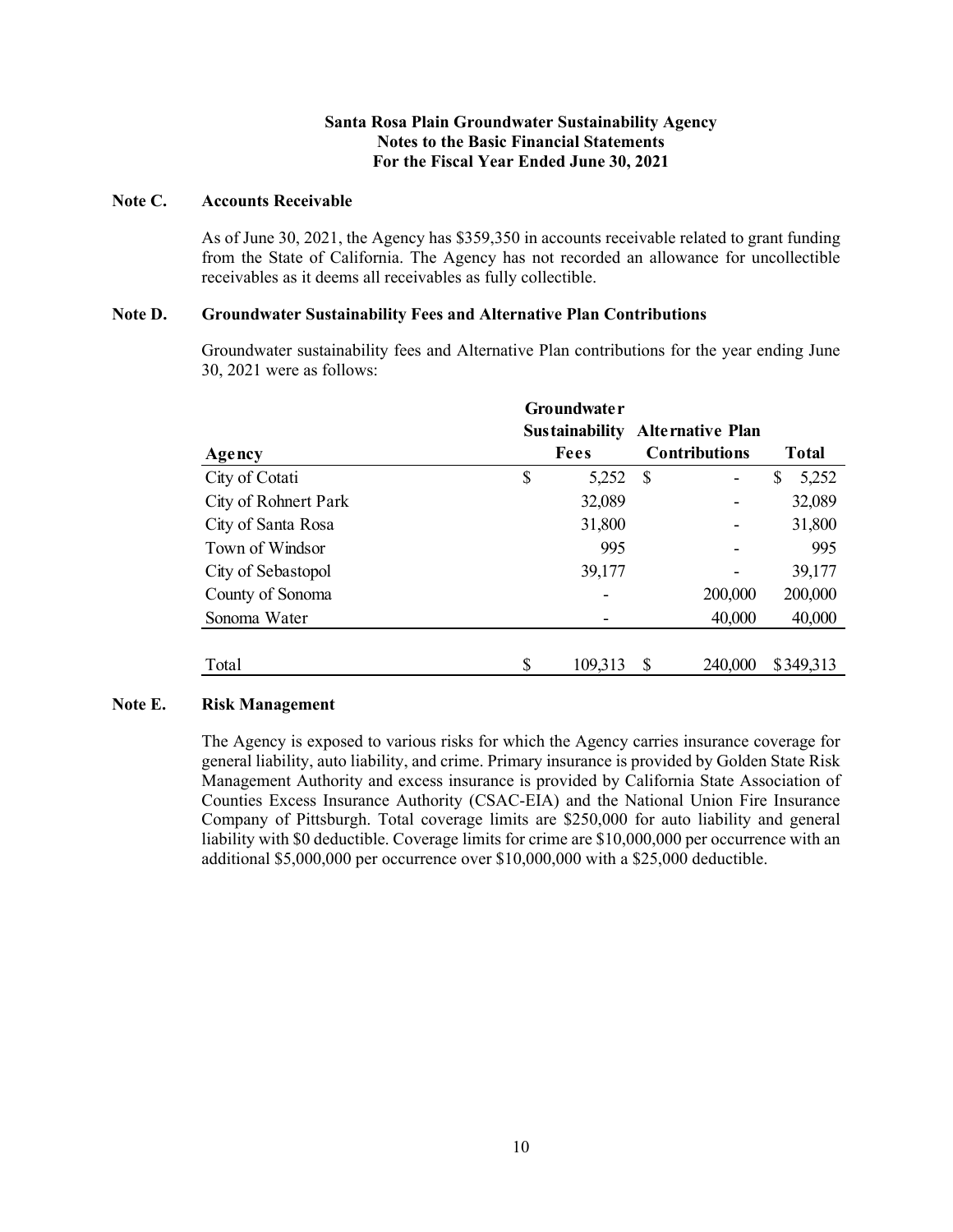# **Note F. Related Party Transactions**

During the fiscal year ended June 30, 2021, member agencies provided \$503,942 in professional services. The Gold Ridge Resource Conservation District provided fiscal management services and Sonoma Water provided grant application, grant management, outreach, communication, and technical services. Accounts payable due to Sonoma Water includes a prior year invoice.

| <b>Member</b> |  | <b>Services and</b> | <b>Accounts</b> |         |
|---------------|--|---------------------|-----------------|---------|
|               |  | <b>Supplies</b>     |                 | Payable |
| West Yost     |  | 32,707              | S               |         |
| Sonoma Water  |  | 471,235             |                 | 525,486 |
|               |  |                     |                 |         |
| Total         |  | 503,942             |                 | 525,486 |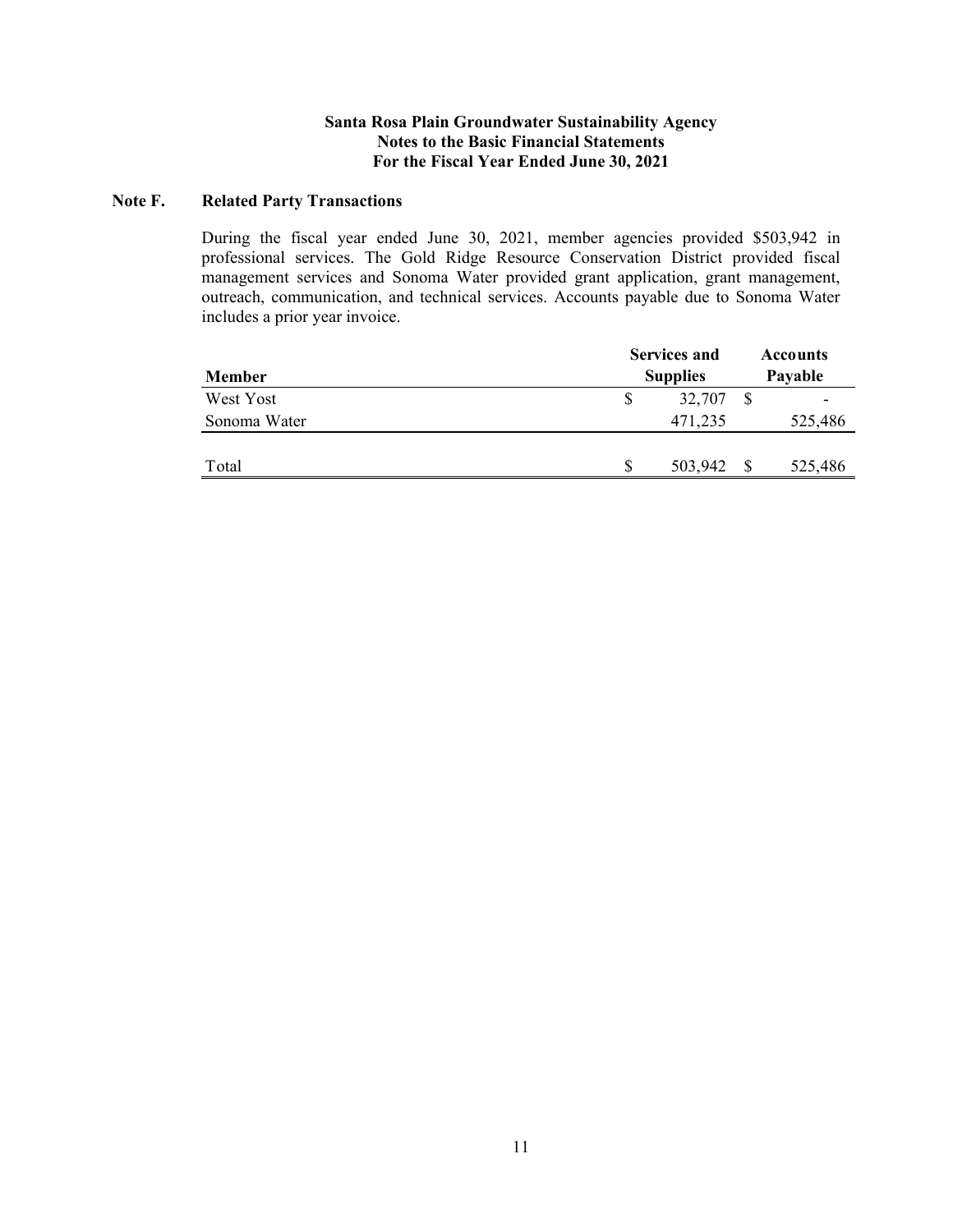

3562 Round Barn Circle, Suite 200 Santa Rosa, CA 95403 (707) 542‐3343 **Office** (707) 527‐5608 **Fax** [pbllp.com](https://pbllp.com)

n m

**RSM US Alliance** 

 **Report on Internal Control Over Financial Reporting and on Compliance and Other Matters Based on an Audit of Financial Statements Performed in Accordance with**  *Government Auditing Standards*

# **Independent Auditor's Report**

 Board of Directors Santa Rosa Plain Groundwater Sustainability Agency Santa Rosa, California

 We have audited, in accordance with auditing standards generally accepted in the United States of  America and the standards applicable to financial audits contained in *Government Auditing Standards* issued by the Comptroller General of the United States, the financial statements of the Santa Rosa Plain Groundwater Sustainability Agency (the GSA), as of and for the year ended June 30, 2021, and the related notes to the financial statements, which collectively comprise the GSA's basic financial statements, and have issued our report thereon dated March 8, 2022.

# **Internal Control over Financial Reporting**

 In planning and performing our audit of the financial statements, we considered the GSA's internal control over financial reporting (internal control) as a basis for designing audit procedures that are appropriate in the circumstances for the purpose of expressing our opinion on the financial statements, but not for the purpose of expressing an opinion on the effectiveness of the GSA's internal control. Accordingly, we do not express an opinion on the effectiveness of the GSA's internal control.

 A deficiency in internal control exists when the design or operation of a control does not allow management or employees, in the normal course of performing their assigned functions, to prevent, or detect and correct, misstatements on a timely basis. A material weakness is a deficiency, or combination of deficiencies, in internal control, such that there is a reasonable possibility that a material misstatement of the GSA's financial statements will not be prevented, or detected and corrected on a timely basis. A significant deficiency is a deficiency, or a combination of deficiencies, in internal control that is less severe than a material weakness yet important enough to merit attention by those charged with governance.

 Our consideration of internal control was for the limited purpose described in the first paragraph of this section and was not designed to identify all deficiencies in internal control that might be material weaknesses or significant deficiencies. Given these limitations, during our audit we did not identify any deficiencies in internal control that we consider to be material weaknesses. However, material weaknesses may exist that have not been identified.



<u> 1980 - Jan Samuel Barbara, menyebara tengah bagian perangan pengaran perangan perangan perangan perangan per</u> RSM US Alliance member firms are separate and independent businesses and legal entities that are responsible for their own acts and omissions, and each are separate and independent from RSM US LLP. RSM US LLP is the U.S. member firm of RSM International, a global network of independent audit, tax, and consulting firms. Members of RSM US Alliance have access to RSM International resources through RSM US LLP but are not member firms of RSM International.